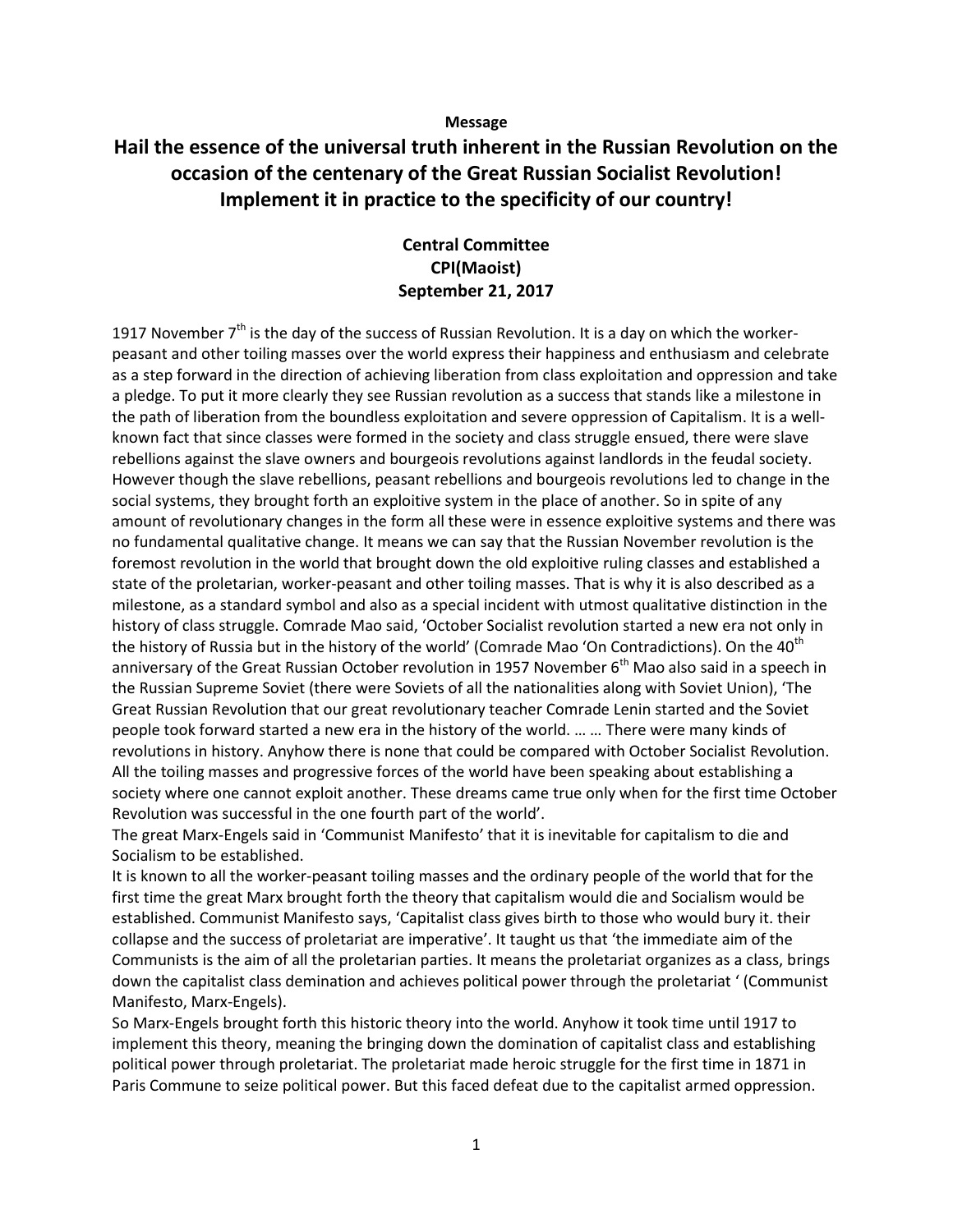Indeed, the historic theory of Marx-Engels can be popularly said to be proletarian theory. It establishes collective ownership in the place of individual ownership. It eliminates all the exploitive systems and exploitive classes. It is a very natural thing that such an earth-shaking revolution would travel through severe, fierce class struggles, inevitably in a path that is protracted, with twists and turns and that it faces defeats in every step.

Comrade Lenin too said thus – 'If we think about this issue from its essence, did any new mode of production ever in the history sustain immediately without defeats one by one, without going wrong, without facing losses?' (A great beginning, Lenin).

The history of Russian revolution too went through three revolutions with twists and turns and ups and downs!

Socialist revolution was successful on  $7<sup>th</sup>$  November 1917 in the leadership of Communist Party of Soviet Union (Bolshevik) that was under the direct leadership of great Lenin and Stalin. Anyhow this Socialist Revolution did not become a success in a single step or attempt. On the contrary the Socialist Revolution of 1917 became successful only in the process of three revolutions. The three revolutions were – 1905 Capitalist Democratic Revolution, 1917 February Capitalist Democratic Revolution, 1917 October (presently November) Socialist Revolution.

The first 1905 Russian revolution ended in defeat. It is very much necessary for us to deeply understand the reasons that led to its defeat. It is because we too are facing ups and downs setbacks, losses and other things in the present phase of Indian Revolution. Russian Bolshevik Party reviewed the basic reasons for the defeat of the first Russian revolution and brought forth these points –

Strong cooperation was not established between the workers and peasants against the monarchy of Czar in the revolution.

A large section of the peasantry was not prepared to extend cooperation to the workers to eliminate the monarchy of Czar. This made an impact on the practice of the Army too. Most of the soldiers in uniform were the sons of the peasants. There was discontent and rebellion in many units of the Czar Army. But majority soldiers extended support to Czar in suppressing worker's strikes and rebellions.

The actions of workers too were not much organized. They started taking more active part in the revolutionary struggle in 1906. But by that time the vanguard of the proletariat became very weak. The working class was the important and main force in revolution. But there was no enough unity and strength among the cadres of the proletarian party. The Russian Social Democratic Party – Proletarian Party – was divided into two groups such as Bolshevik and Menshevik. Bolsheviks worked in the stable revolutionary path. They called upon the workers to eliminate the monarchy of Czar. Mensheviks created hurdles for revolution with their compromising tactics. They created doubts in a large section of the workers and disturbed the working class. So the workers did not constantly work in a united manner. There was no unity in its ranks too and so the proletariat could not become a genuine leader of revolution.

The dictator Czar's monarchy obtained support from the West Europe imperialists in suppressing the 1905 revolution.

With the peace accord with Japan in 1905 September Czar felt very relieved. This accord helped to strengthen the base of Czar.

Now let us see the second revolution – The second revolution took place in 1917 February. With this the monarchy of Czar collapsed. Soviets of the worker's, military representatives were formed. A temporary government was formed. Dual power came into existence. Thus the February bourgeois democratic revolution became successful. The Russian Communist Party (Bolshevik) stated thus - 'The Revolution was successful only because the proletariat led it. The proletariat led the struggle of lakhs of peasants in military uniform demanding 'peace', food and freedom. Success of the revolution was ensured only due to the strong proletarian leadership'.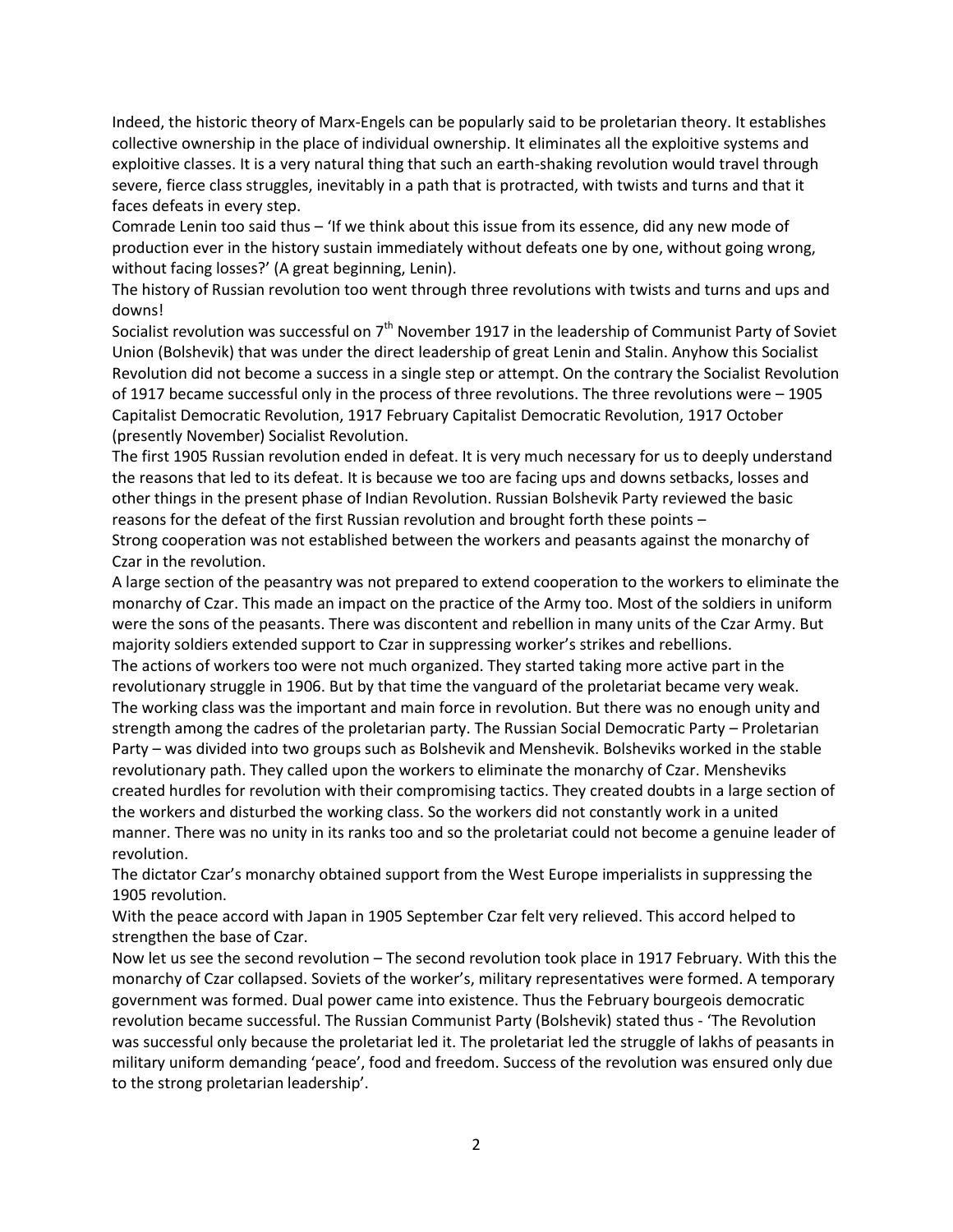In the initial days of the revolution Comrade Lenin said thus – 'Workers made revolution. Workers demonstrated courage. They spilled their blood. They integrated toiling masses and poor people with them'.

The first revolution, the 1905 revolution paved way for the success of the second revolution, the 1917 February revolution.

Comrade Lenin said thus – Soviets were formed only in three years 1905-1907. The Soviets of worker and military representatives contributed for the success of the revolution. The workers and soldiers rebelled and formed Soviets of worker and military representatives. The 1905 revolution declared that Soviets were the instruments of armed rebellion and also the seeds of new revolutionary power. The Soviets gained the confidence of ordinary worker masses. Soviets came into practice immediately after the monarchy of Czar was destroyed. The difference is that while in 1905 only worker's Soviets were formed, in the February 1917 revolution worker and military Soviets were formed with the initiative of the Bolsheviks.

However, the leaders of Social Revolutionaries and Mensheviks in the Soviet Executive Council handed over the power to the capitalists. But the majority worker and military representatives though in fact the Bolsheviks opposed, accepted the effort of the Social revolutionaries and the Mensheviks.

Thus a new state power emerged in Russia. As per Lenin, there were the representatives of 'Capitalists and the landlords who were to become capitalists' in this.

But along with the capitalist power, another power – the Soviet of workers and military representatives was in existence. Most of the military representatives in the Soviet were peasants recruited into the Army for the sake of war. The Soviet of worker and military representatives is the organization against the monarchy of Czar with the cooperation of workers and peasants, it is their organization of power and it is the organization of worker-peasant dictatorship.

Thus two powers and two dictatorships were strangely mutually entwined – the dictatorship of capitalists representing the temporary government and the dictatorship of workers-peasants of the Soviet representing the workers and soldiers.

Dual power is the result of this.

Now let us see the third revolution, the Russian October Socialist revolution. We must first keep in mind that the First World War continued from 1914 to 1918 and the Russian Socialist Revolution was successful in 1917 October.

In his speech on the night of 1917 April 3<sup>rd</sup> Comrade Lenin gave a call to the vast masses to fight for the success of Socialist revolution and with this the process of November Russian revolution was successful. Comrade Lenin ended this speech with the slogan 'Long live Socialist revolution'. At the same time Comrade Lenin submitted a report on War-Revolution in the meeting of Bolsheviks. The Mensheviks and Bolsheviks reiterated the theoretical aspects (the theory) in this report in a meeting conducted together later. This is the prominent April thesis that Comrade Lenin formulated. This gave way to a clear revolutionary policy for the Party and the proletariat to advance the bourgeois revolution towards a Socialist revolution.

The spread of the Soviet revolution in the country was so fast from 1917 October to 1918 February that Comrade Lenin said it to be the 'success journey' of Soviet power.

# **The successful Great October Socialist Revolution**

There were a lot of reasons for the success of the Russian Socialist Revolution more easily than expected. Here are the main reasons to be kept in mind –

The enemy of the October revolution, it means the Russian Capitalist class was much more weak, unorganized and lacked political experience than expected. The Russian Capitalist class was economically weak. It was totally dependent on the government contracts. It did not have the strength to politically make a decision on its own and the initiative to search for a way to overcome this situation. For example, it did not have the experience of the French capitalists to make large scale political groups.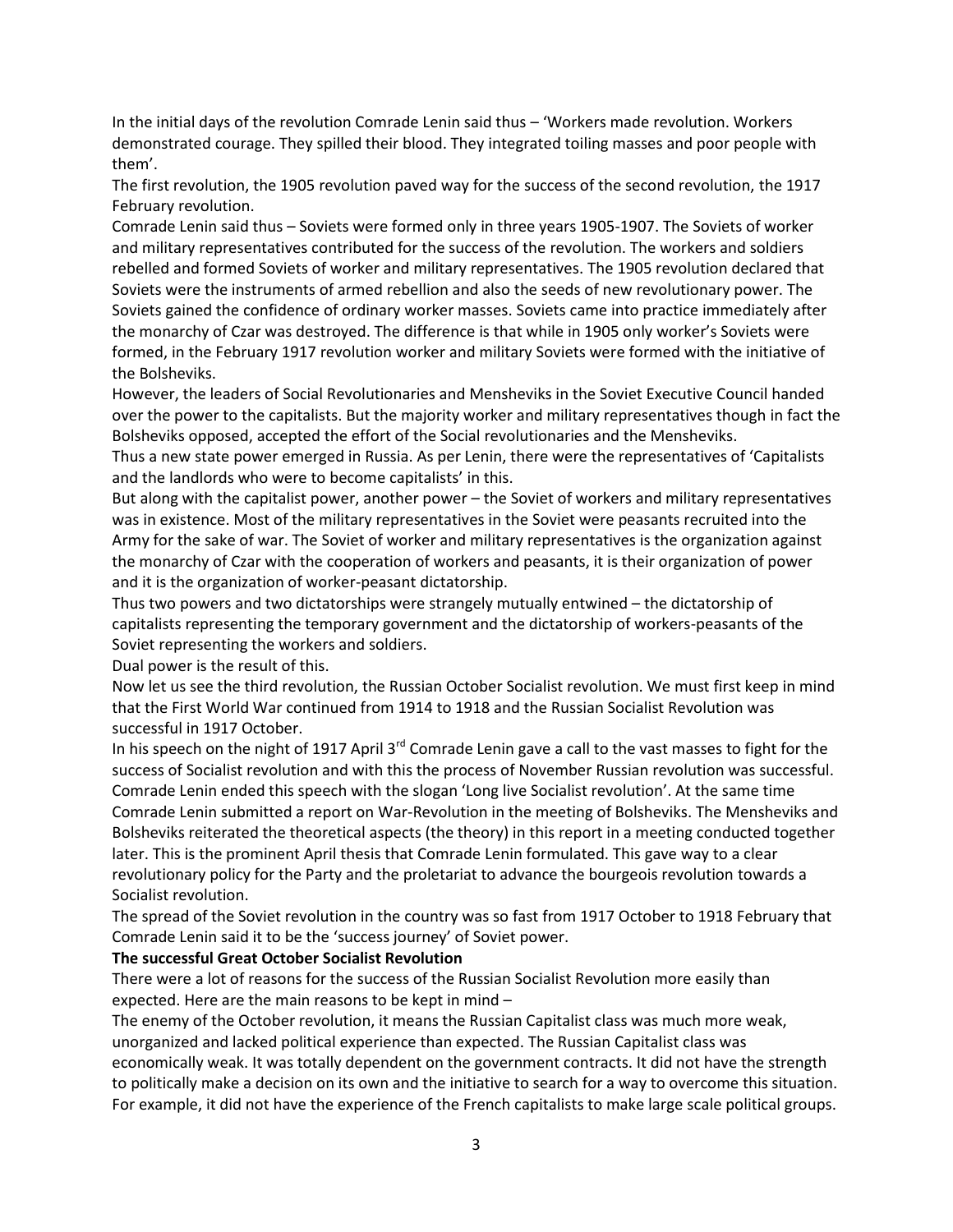It did not learn the art of making agreements comprehensively and the tactics like the British capitalists. February Revolution brought down Czar from power. Capitalists captured power. But they did not have another alternative but to implement the bad Czar policy. Like Czar they too supported the policy of 'do war until achieving a success'. In fact making war was beyond the strength of Russia. People and the Army were severely at loss due to war. On the whole like Czar they too were engaged in gaining vast lands. On the other hand peasants were dying out of scarcity of lands and due to the burden from the landlords. They went beyond Czar regarding the policy towards workers. They continued the cruel policy of the factory owners as it is and made it more severe. They announced large scale lock outs and made the situation intolerable.

It is not surprising that the people could not see any fundamental difference between the policy of Czar and the capitalists. They had as much hatred towards the temporary government of the capitalists as towards Czar.

As far as the impact of the Social revolutionary and the Menshevik parties sustained on the people the temporary government utilized it as a veil to sustain its power. But when the Mensheviks and Social revolutionaries clearly came out as imperialist capitalist agents, they lost their influence among the masses. The people no more supported the temporary government of the capitalists.

A Revolutionary class like the Russian working class led the October Revolution. It is a class that was tempered in struggles. It saw two revolutions in a short time. Before the beginning of the third revolution it had the recognition as the leader of the people in the struggle for peace, land, freedom and Socialism. If the Russian working class that gained the confidence of the people did not lead the revolution, if it did not establish the alliance of the worker-peasants, it there was no such alliance, the October revolution would not have been a success.

In the revolution the Russian proletariat gained the strong alliance of the poor peasants that were the utmost majority. The alliance between the proletariat and the poor peasantry became strong. With the alliance of the working class and the poor peasantry the role of middle class peasantry became clear. This middle class peasantry was vacillating for a long time. By the time the October revolution started, it was totally on the side of revolution. It allied with the poor peasantry. Without this alliance the October Revolution would not have become a success.

A Party like the Bolshevik Party that was tempered in political struggles led the proletariat. The Bolshevik Party was a daring Party that could lead the people in decisive offensive. Ordinary democratic movement for peace, the democratic movement of the peasants for seizing the lands of the landlords, national freedom, the movement of the oppressed nationalities for national equality, the proletariat Socialist movement to bring down the power of the capitalists and to establish proletarian dictatorship – only such a Party could integrate all these in the revolutionary stream.

When such streams of revolution were integrated into an ordinary, powerful revolutionary stream the future of Russian capitalist system was decided.

The capitalist world split into two enemy camps, engaged in mutual war and in rooting out the other's foundation and in the situation when the imperialist war reached its zenith the October revolution began. They were not in a condition to interfere in 'Russian affairs' in a strong way or to oppose October revolution in an active manner.

The October Socialist Revolution established proletarian dictatorship. It handed over the power on the broad country to the proletariat. It made it the ruling class.

Thus the October Socialist Revolution began a new era in the history of human race, the era of proletarian revolutions.

# **The historic lessons of Russian Revolution**

The historic lessons of the Russian Revolution are like this –

The success of the proletariat and the dictatorship of the proletariat are not possible without a proletarian revolutionary Party. Only a new kind of Party, the Marxist-Leninist Party (presently Marxist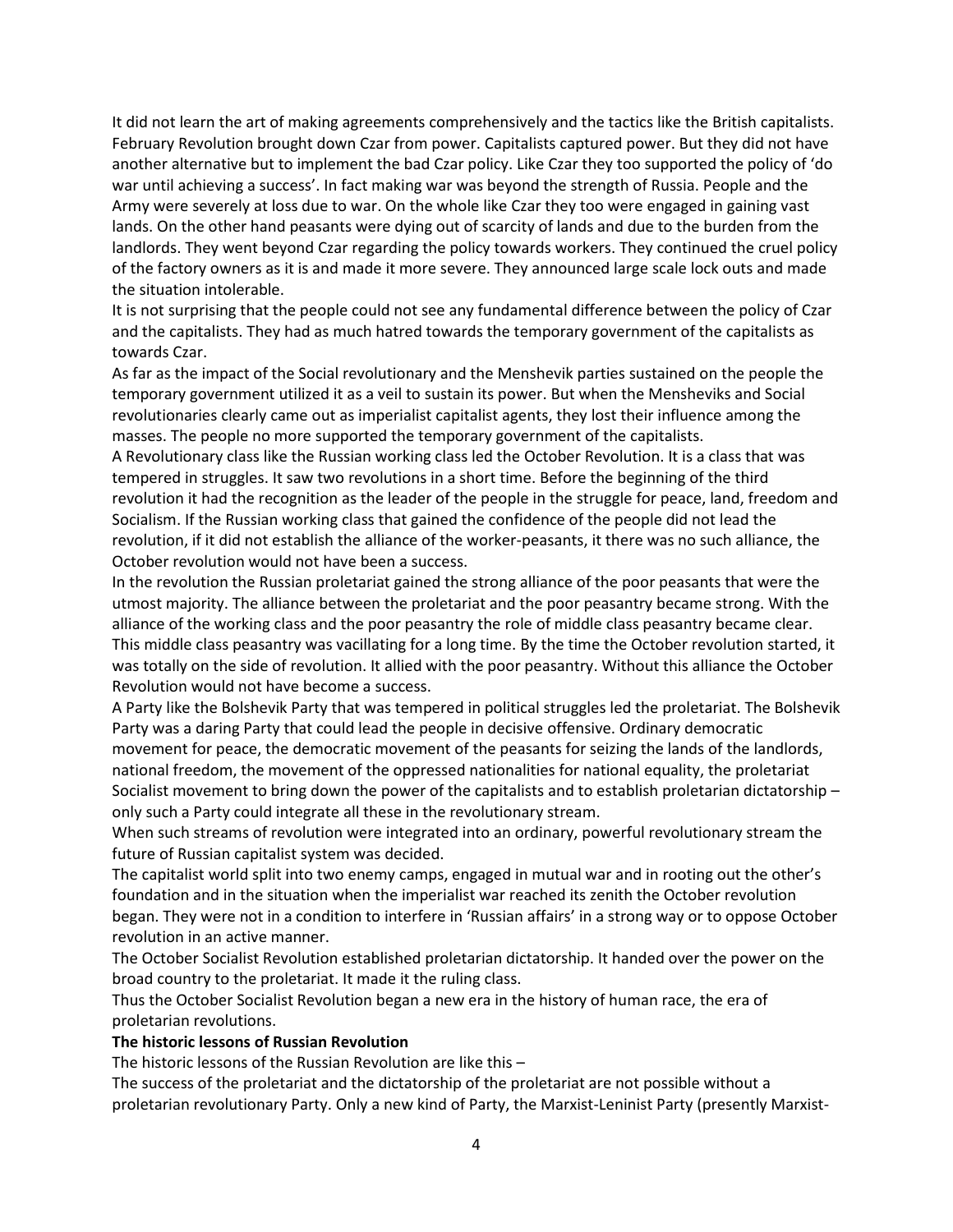Leninist-Maoist Party), the Socialist Revolutionary Party, the Party that can prepare the proletariat to take up a decisive war against the capitalists can become such a kind of Party.

Proletarian Party cannot fulfill its role as the class leader unless it achieves hold on the advanced theory (now Marxism-Leninism-Maoism) of the proletarian movement.

Marxist-Leninist theory is the science regarding social development. It is the science of worker-peasant, toiling masses. As a science it is not confined to one thing. Moreover it constantly develops. Marxist-Leninist theory is not dogmatism but a guide to practice.

If the Party becomes proud of its successes, if it does not see mistakes in its work, if it fears to agree its mistakes and to sincerely rectify them in time without any hesitation, it cannot fulfill its role as a vanguard of the proletariat. If the Party does not fear criticism-self-criticism, if it learns lessons from its work and teaches the activists, if it rectifies its mistakes in time it will become invincible. If the proletarian Party does not make constant and severe struggle against the opportunists rising in its ranks, if it does not oppose the liquidationists rising from inside, it cannot sustain unity and discipline in its ranks. In fact the history of internal development of the Bolshevik Party is the history of struggle against the opportunist cliques, economists, Mensheviks, Trotskyites and Bukharinists inside the Party. a. The Paris Commune rebellion of 1871 that started with seizing the towns stood as an example for Comrade Lenin. Comrade Lenin learnt lesson from that experience and took up general insurrection as the path of Russian Revolution.

b. So we can say that the Russian Revolution was successful through general insurrection. It means first seizing the towns that are enemy camps and then gain hold on villages. But Russian Socialism could not sustain after the demise of the great leaders of Russian Revolution, first Comrade Lenin and later Comrade Stalin. This is a very tragic event for the world proletariat. The reason can be understood thus –

The great Lenin died on 21<sup>st</sup> October 1924. After his death the responsibility of developing Socialism in Russia under the dictatorship of the proletariat fell on the shoulders of Comrade Stalin. Comrade Stalin held this responsibility skillfully in his leadership. Anyhow Comrade Stalin did not have any experience regarding the efforts for Socialist construction. He not only advanced Socialist efforts in Russia but also led the proletariat of the world and the Communist movement. The Russian Red Army utterly defeated the leader of the most fascist forces Hitler in the Second World War through a daring counter offensive that was unprecedented. It broke the spines of all the fascist forces. But the most revisionist and renegade Khrushchev clique hidden inside the Party seized power after the demise of Comrade Stalin on 1<sup>st</sup> March 1953. It first restored capitalism and later transformed Russian Socialism into Social Imperialism. This gave a negative experience to the proletariat, the oppressed nationalities and the people of the world. Mao took a lesson from this and advanced Socialism in China. He took lessons from the mistakes and shortcomings in the effort of Socialist construction in Russia and strengthened proletarian dictatorship by taking up the Great Proletarian Cultural Revolution. Renegades, the revisionist-capitalist roaders were expelled from the Party. But the Deng clique that intended betrayal to Socialism seized the Party and power after the death of Comrade Mao on  $9<sup>th</sup>$  September 1976. It first turned China into a capitalist country and presently into imperialism. Thus after the collapse of Russia the proletariat and the oppressed people of the world had one more negative experience with the collapse of China. At present there is no Socialist system in any country. It is the responsibility of genuine Communists to learn lessons from these two negative experiences and advance and strengthen Socialist revolutions. The world Communists will have to remold themselves to conduct this important effort in a proper manner. So we have to deeply study the policies that the great Mao conceptualized to strengthen Socialism in China. They need to be applied to practice. All the necessary things must be prepared to take forward clearly the direction of the success of Socialism. Imbibe the revolutionary universal aim of Russian Socialism!

The aim of the great Russian Socialist Revolution can be very briefly said thus –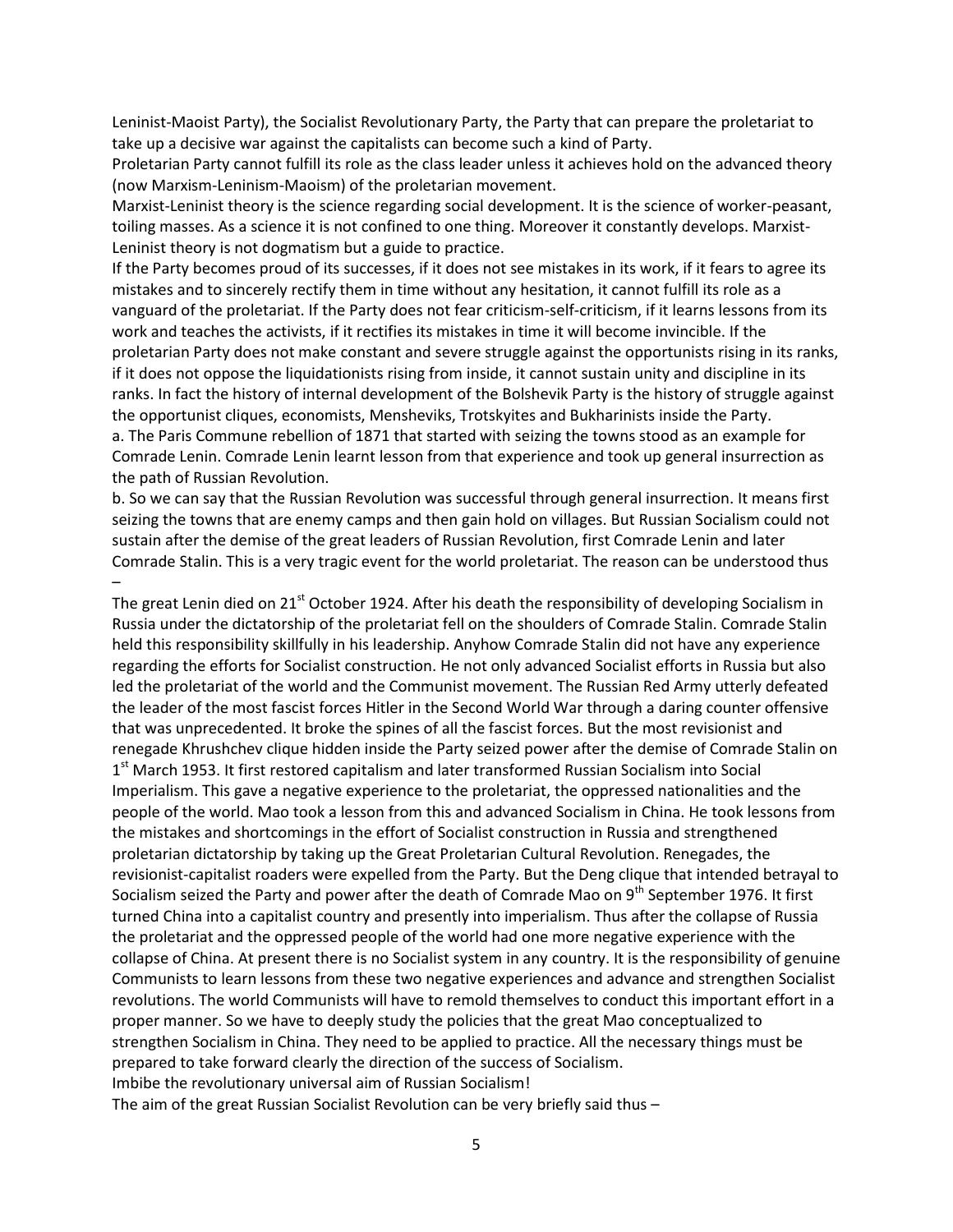Since the emergence of class society the history of social development of the whole world had been that of class struggles. In this history Great Russian October Revolution is an event that ended the past exploitive eras. Why are we saying so? It is because Russian Socialist Revolution is clearly different from all the past rebellions and revolutions. For example there were many rebellions and revolutions in the human society before the Russian Revolution. According to the great Mao, all of them are part of the old bourgeois democratic revolution. The main objective of these is to establish bourgeois society or capitalist society in the leadership of bourgeois class. The bourgeois class organized the worker-peasant masses, destroyed the feudal society through armed bourgeois revolution and established bourgeois or the capitalist society only in its class interest. But it saw that the worker-peasant masses are not sitting idle after the establishment of capitalist society. On the contrary they advanced to destroy the bourgeois or the capitalist class and established the proletarian state through the 1917 Russian Socialist Revolution. Nowhere the flag of bourgeois revolution was raised after 1917. The bourgeois class was afraid and never took up the responsibility of bourgeois revolution. Comrade Mao theorized this National or the Democratic Revolution as the New Democratic Revolution. All the revolutions that took place and are going on after the Great Russian Revolution have become part of the World Socialist Revolution in the leadership of the proletariat. There are two main streams in the World Proletarian Revolution. The first is the Socialist Revolution. The second is the New Democratic Revolution. The main objective of Socialist Revolution is to establish Socialist society in the dictatorship of the proletariat. The main objective of New Democratic Revolution is to establish New Democratic society in the democratic dictatorship of ninety percent people in the leadership of the proletariat, later advancing the New Democratic society and establishing Socialist society in the dictatorship of the proletariat. The fundamental task of revolution is to seize state power. This has a deep meaning in this. We must never forget this.

Chinese Revolution that took place in continuation of Russian Revolution and inseparable from it; Indian Revolution going on as the continuation of Russian and Chinese Revolutions

We know that Mao synthesized the experiences of proletarian revolutions in the era of imperialism and said about the specific conditions and the revolutionary war in China thus – 'Seizing state power with armed strength and solving the problem through war would be the central task and the highest form in revolution'. This Marxist-Leninist concept regarding revolution would apply all over. It applies to China and all other countries.

Though the concept is the same proletarian Party applies it to various conditions in various methods. If the capitalist countries that do not take up fascism do not become part of war they would implement bourgeois democracy in their country. Regarding their foreign relations they would not fall in the oppression of other nationalities but on the contrary oppress other nationalities. Due to these specific conditions, the task of the proletarian Parties of the capitalist countries will be to – train the workers through protracted legal struggles, muster their strength and finally make preparations to bring down the capitalist state power. They will have the task to take up protracted legal struggles, utilize parliament as a forum, take up economic and political strikes, organize Trade Unions and train the workers in the above countries. The form of organization in these countries would be legal and the form of struggle would be without bloodshed (non-military). When the problem of war arises, the Communist Parties in the capitalist countries oppose the imperialist wars that their countries take up. Thus when there are wars the Communist Parties adopt the policy of supporting the defeat of the reactionary governments of their countries. The war they wish to make would be civil war and they would make preparations for it. But this rebellion-war should not be started until the capitalist class actually does not reach a desperate situation, until the majority working class masses are not prepared to make armed revolution and make war and until the peasant masses do not give support to the proletariat. When it is time for such rebellion and war the first step would be to seize the towns. Later it has to advance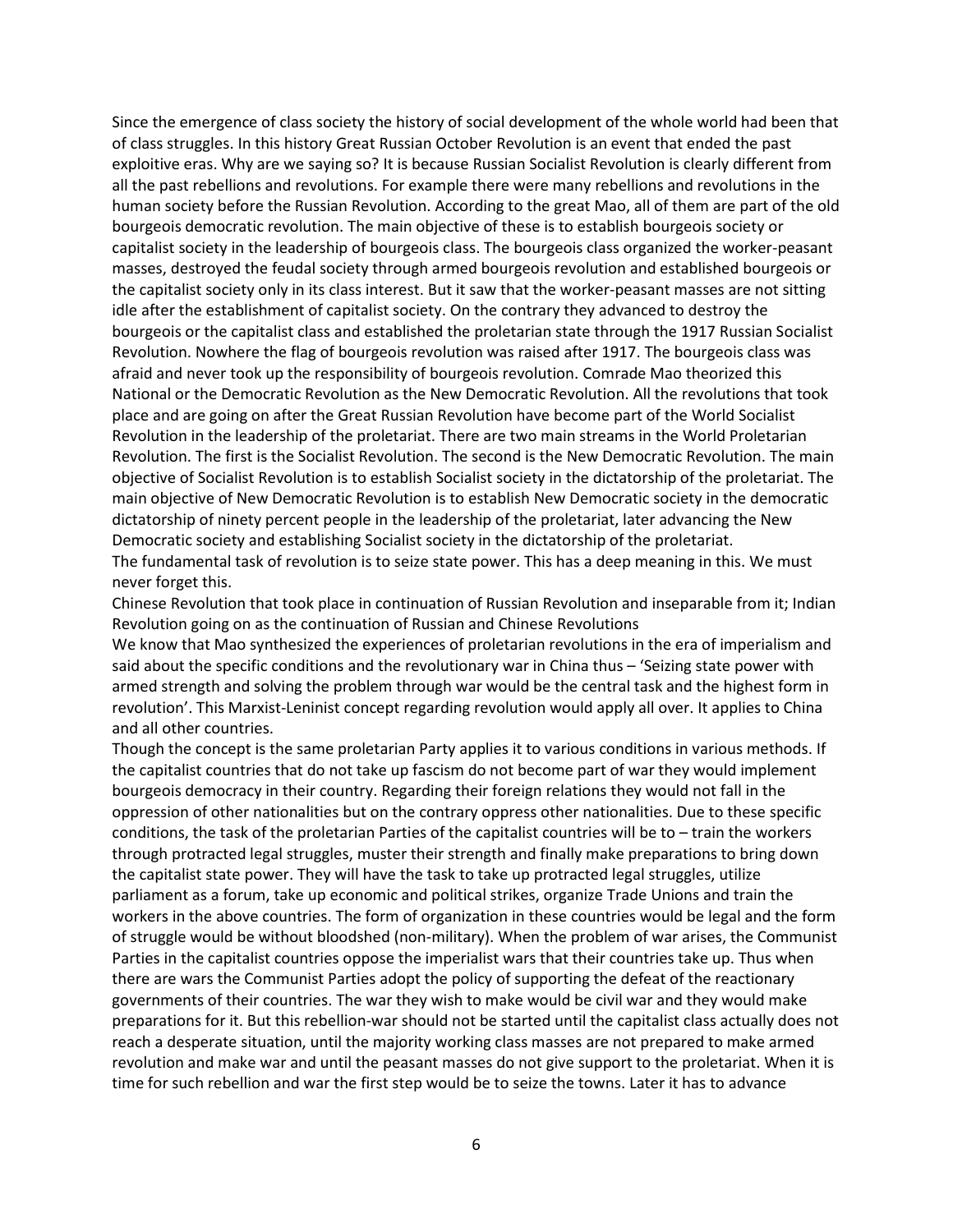towards the rural areas. No other path should be adopted. The Communist parties of the capitalist countries did the same. The Russian October Revolution proved that this is correct.

'But China is a different country. The specific character of China is such that it is not an independent country. On the contrary it is a semi-colonial semi-feudal country. There is no democracy in China. It is in feudal oppression. There is no national independence in its foreign relations. It was in imperialist oppression. Thus there was no parliament that could be used and there were no legal rights to organize the workers to strike. Fundamentally the Communist Party here need not take up protracted legal struggles before beginning rebellion-war and it need not first seize towns and then establish power in the rural areas. Its task shall be totally different' (Mao in 'Problems regarding war-strategy'). Thus the Chinese Revolution was successful through Protracted People's War in 1949 in the leadership of the great Mao.

Our experience teaches us that the Great Russian October Socialist Revolution came forth as the inevitable result of the revolutionary struggles of the people and the great Chinese Revolution is the continuation of this process. Our present Indian Revolution is inseparable from the revolutionary struggles of the world proletariat and the people. So the central task of Indian Revolution is to seize political power through armed strength. In India too it is very important for the proletarian Party, the Communist Party to study the experiences of World Socialist Revolution, especially the experiences of the two great revolutions of Russia and China.

India is a semi-colonial, semi-feudal country. So we have to adopt this path for revolution – 'If any country is directly or indirectly being ruled by one or more imperialist force or forces, if it is a semifeudal country where the people do not have independence or democratic rights, the proletarian Party must from the beginning enlighten and organize the people for armed struggle. The main force of revolution is the peasantry. The backward areas shall be the main centre for their work. It shall build People's Army and People's Militia. It shall establish reliable, strong, self-reliant liberated areas and base areas. It shall constantly expand them through Protracted People's War. It shall encircle the towns through a decisive, destructive offensive on the reactionary state power and finally seize them. It shall establish countrywide people's political power and state machinery'.

In the background of revisionist path and program going on in India in various forms, it is very much necessary that we have a correct perspective and program accordingly. Regarding this we have to imbibe the essence of the point in our document Strategy-Tactics. We have to prepare the slogans and programs as per it. We must certainly keep in mind that participating in or boycotting elections is related to tactics. After the emergence of Khrushchev's revisionism, parliamentary path and participation in elections became the strategy of modern revisionism. In this background we cannot see this problem only as the problem of tactics. Along with it, the arguments and opinions like – 'Presently the Party is limited to a little area of mountains and forest', 'Capitalist mode of production gained impact in many places', 'People have illusions on parliamentary system or elections' – and other such things do not make sense. They are no way related to the specific reality of India.

In our country, 'the historic experience gained until now proves that most of those who participated in elections changed into revisionists or distorted the armed revolutionary movement to legal and peaceful path. So, though boycott of elections is a tactical problem it has strategic importance in the specific conditions of India. It is because participating in elections does not at all suit the strategy of Protracted People's War'. This is certain.

To put it in one word, we have to strictly adhere to Armed Agrarian Revolution and the path of Protracted People's War to make New Democratic Revolution a success in India.

**On the occasion of the centenary celebrations of Russian Revolution let us pledge to make Indian New Democratic Revolution successful and firmly stand for our immediate, main and central task!**

There are two methods to celebrate the centenary of Russian Revolution – one is the petty bourgeois revisionist method. The second is the revolutionary method. Revisionist method means, praising the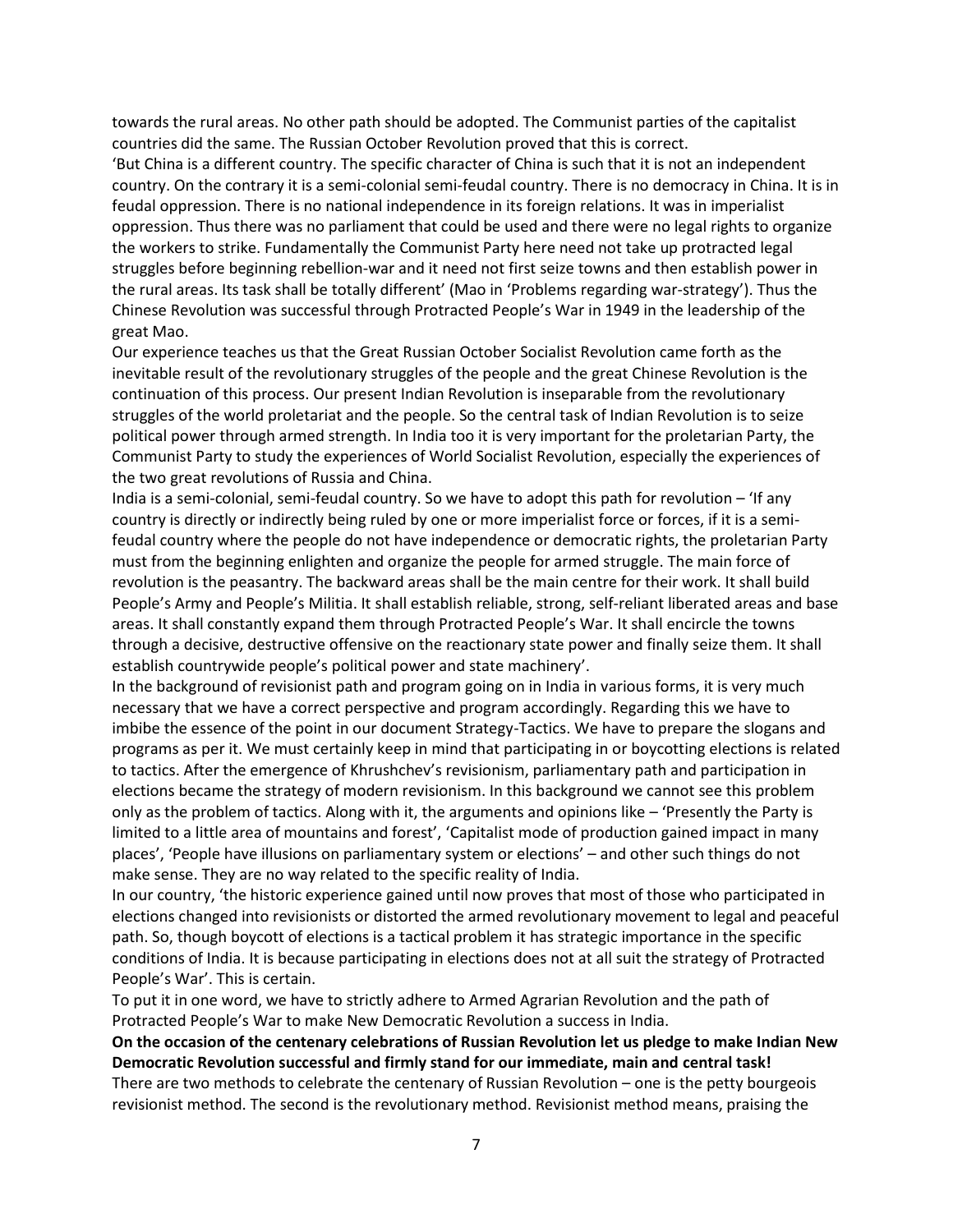Russian revolution, Comrade Lenin and Stalin superficially, giving big lectures and not at all implementing them in practice. Revolutionary method means taking pledge to advance the task of the aim of Russian Revolution, that is seizing state power through revolution, according to the specific condition of their countries. Therefore we must certainly severely oppose the revisionist methods. We have to conduct the centenary celebrations of Russian Revolution according to revolutionary methods. On the occasion of the centenary celebrations of the Russian Revolution let us pledge to daringly face the challenges before the Indian Revolution, the each and every fascist policy and actions of Modi government and to build a New Democratic India and work to the best of our strength to establish Socialism-Communism.

It is three years since Brahmanical Hindu fascist RSS-BJP Narendra Modi came to power. The propaganda machinery in the control of the government and corporates – Radio, TV, Magazines and others are relentlessly propagating that the Modi government achieved successes. They say that there is no poverty in the country, that there is no unemployment and no scarcity of anything and there is equality of all kinds. They are heavily increasing the Gross Domestic Product of the country with a numerical game. They say that presently India rose to be an utmost speedily developing economy in the world. They say there is no corruption in the country. They say that demonetization abolished black money. They say that everyone developed and good days have come. They claim that harassment, atrocities, sexual exploitation and other such things on women have come down to a large extent. They say that there is no casteism and discrimination and the religious minorities are able to access all rights. 'Make in India', 'Manufacturing hub', 'Start up India' and other such slogans are claimed to have been contributing for the development of the country. Digital India and cashless economy are being imposed on the people. In their view the only thing left is Maoism or the Maoists are the utmost danger for the internal security of the country.

But in fact the actual picture of all over India is totally different from this. The poor are becoming poorer and the rich richer. The difference between the poor and the rich is growing in a big way. Especially, since the Modi government came to power in 2014 the property of one percent rich increased 49 per cent and reached 58.4 per cent in 2016. In 2016 the ten per cent utmost rich in the country had a share of 80.7 per cent of the total property of the country. It means the rest of the ninety per cent population had only 19.3 per cent (from Credit Source Global Wealth Data Base). Modi claimed to bring the black money hidden in the foreign countries within 100 days but did not go one step further even after 1050 days. His statement proved to be nothing.

The opportunities for employment in the country have absolutely become scarce. There is a rise in the rate of inflation. The prices are increasing every day. Modi's slogan of 'Make in India', 'Manufacturing hub' are in fact meant to encourage foreign investments and the slogan of 'Digital India' too is to digitalise the whole administration. He is thus trying to strengthen his control on administration. Modi government made many anti-worker, anti-peasant laws. With this lakhs of workers lost lands. The suicides of farmers rose.

The policy of indirect taxes was amended to transform the whole country into a uniform market and Goods Services Tax (GST) was brought forth in the interests of the Imperialists and Comprador Bureaucratic Capitalists. With the deceiving propaganda to eliminate corruption they abolished big notes and accumulated all the cash of the people in banks. This affected the farmers, small traders and small capitalists. Agriculture, Industries and Service sectors were affected. They are depriving the people to utilize the money they stored independently and accumulated all their money in the banks fulfilling the interest of the imperialists and comprador capitalists and are attempting to establish digitalization and cashless economy. With this the offensive of the financial capital of the world and the comprador bureaucratic capital might increase much more on the middle class and all the sections in the coming days.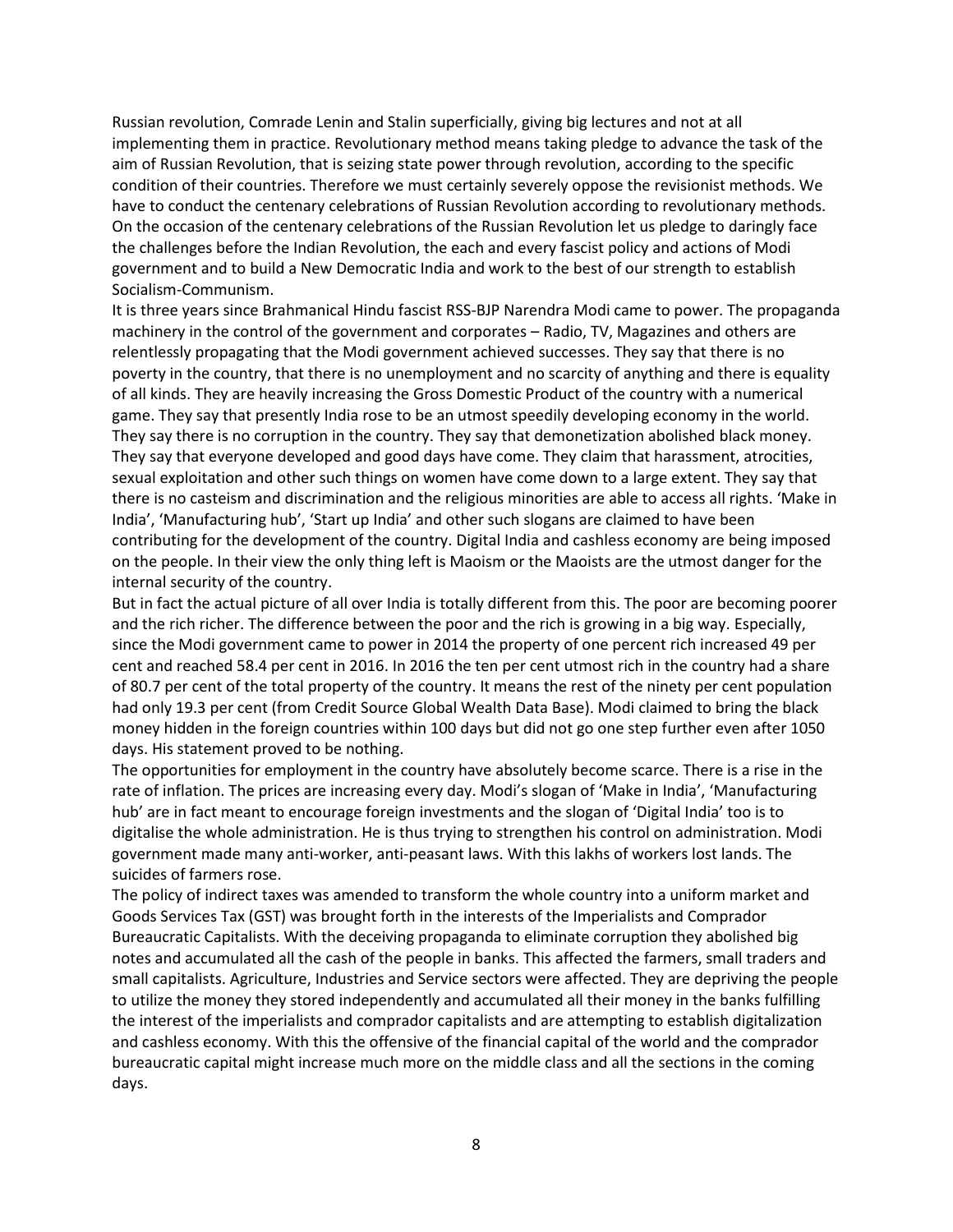Thought the Modi government boasts that there is economic growth in the country, due to inflation in the industrial sector and production sector, there is a rise in unemployment, in the prices of daily necessities and agrarian crisis which reveal the shallowness of this 'development'.

The Modi government might bring any level of fascist laws to eliminate the social movement rising from the intensifying contradictions in the country. It might also intensify anti-legal, fascist offensives on the people by forming Hindu fascist gangs under different names.

In Kashmir all kinds of rights have been violated and the people are forced to live in concentration camps and at trigger point. The atrocities are so cruel that the Army tied a Kashmiri youth to a jeep and took him along. There is inhuman repressive campaign on the movements of all the nationalities of North East going on for right to self-determination. These movements are repressed with iron heel. The media too is not allowed to protest. They are threatening them to suppress their voices of resistance. They are foisting cases on them.

There are indiscriminate beatings and murders of Muslims in the name of protection of cow, that they had cow meat or ate it. There is a rise in many forms of atrocities and pressure on religious minority Muslim people in Uttar Pradesh since anti-Muslim diehard Yogi Adityanadh came to power. There are many kinds of sanctions on them. Meat shops are closed and the sales of cow meat and all kinds of meat are being banned. Cruel laws are being made to control the purchase and sale of the animals. People's food and culture are in control. There are many kinds of pressure and sanctions on the other religious minorities. With this a section of the poor are deprived of employment. The atrocities on the Dalits have increased many-fold. The atrocities on the Dalits in Saharanpur are a fresh example.

Since the Modi government came to power Indian expansionism increased much more. Mutual relations with the neighboring countries are severely affected. Modi government took up various kinds of schemes and programs only to highlight the policy of US imperialist super power to encircle China. The recent inauguration of a 9 km long bridge on River Brahmaputra in Assam by Modi is in fact to increase the speed in connectivity with Arunachal Pradesh and thus take forward the US scheme to 'encircle China'. In fact the political, economic, cultural, military, foreign policy and administration policy of India – fascist policies and methods are implemented in all spheres. The fact is that there is a police-armed state all over the country.

#### **Our tasks**

#### **Comrades!**

We must understand that elimination of the Maoist Party and Maoist movement is one important task of the Modi government. But some or the other party of the country did not make this decision as per its wish. There is no chance for this. It is because the Indian ruling class parties are feudal, imperialist comprador parties. Therefore any party or government of any color is totally implementing the various aspects of the LIC policy according to the dictates of imperialism, especially US imperialism. This happened in the UPA rule. In the present NDA rule this is happening much more aggressively. So this has not become an important work only after Modi government came to power. If we see the UPA-1 and UPA-2 governments, both these described the Maoist Party and Maoist movement as 'the utmost danger to the internal security of the country' and took up the elimination of our Party and the movement utmost important. The first two phases of 'Operation Green Hunt' was unleashed by those governments. But what was the result? History is the evidence that they failed to a large extent in achieving their objectives. On the contrary the Maoist party and the movement rooted among the masses. Though the Party faced heavy loss with the martyrdom of thousands of comrades it gained many experiences, took lessons and strengthened.

Presently the Brahmanical Hindu fascist Modi government is unleashing the third phase of 'Operation Green Hunt' with all kinds of support from the US imperialism and all the imperialists and reactionaries to totally eliminate the revolutionary movement. Modi government brought a total change in 'encircledestroy' campaign and other such repressive campaigns, surrender policy, the policy of ill propaganda